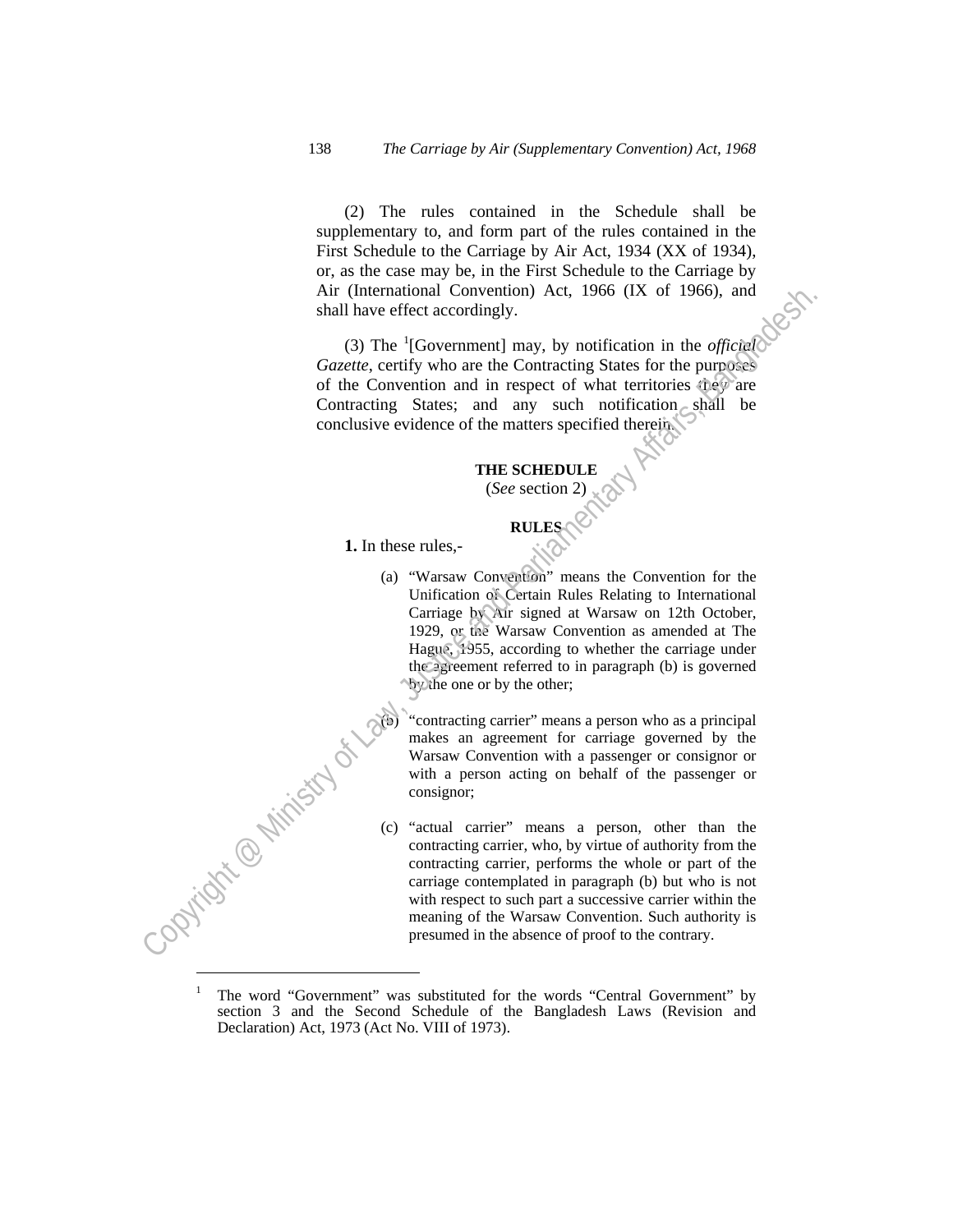**2.** If an actual carrier performs the whole or part of carriage, which, according to the agreement referred to in Article 1, paragraph (b), is governed by the Warsaw Convention, both the contracting carrier and the actual carrier shall, except as otherwise provided in these rules, be subject to the rules of the Warsaw Convention, the former for the whole of the carriage contemplated i shall, except as otherwise provided in these rules, be subject to the rules of the Warsaw Convention, the former for the whole of the carriage contemplated in the agreement, the latter solely for the carriage which he performs.

 **3.** The acts and omissions of the actual carrier and of his servants and agents acting within the scope of their employment shall, in relation to the carriage performed by the actual carrier, be deemed to be also those of the contracting carrier.

 **4.** The acts and omissions of the contracting carrier and of his servants and agents acting within the scope of their employment shall, in relation to the carriage performed by the actual carrier, be deemed to be also those of the actual carrier. Nevertheless, no such act or omission shall subject the actual carrier to liability exceeding the limits specified in Article 22 of the Warsaw Convention. Any special agreement under which the contracting carrier assumes obligations not imposed by the Warsaw Convention or any waiver of rights conferred by that Convention or any special declaration of interest in delivery at destination contemplated in Article 22 of the said Convention, shall not affect the actual carrier unless agreed to by him. shall, secentric assumes provided in these rules, be shalped to the carrier of the carrier of the carrier of the carrier and of the carrier and of the carrier and optical in the agreement, the latter solely for the carrie

 **5.** Any complaint to be made or order to be given under the Warsaw Convention to the carrier shall have the same effect whether addressed to the contracting carrier or to the actual carrier. Nevertheless, orders referred to in Article 12 of the Warsaw Convention shall only be effective if addressed to the contracting carrier.

 **6.** In relation to the carriage performed by the actual carrier, any servant or agent of that carrier or of the contracting carrier shall, if he proves that he acted within the scope of his employment, be entitled to avail himself of the limits of liability which are applicable under these rules to the carrier whose servant or agent he is unless it is proved that he acted in a manner which, under the Warsaw Convention, prevents the limits of liability from being invoked.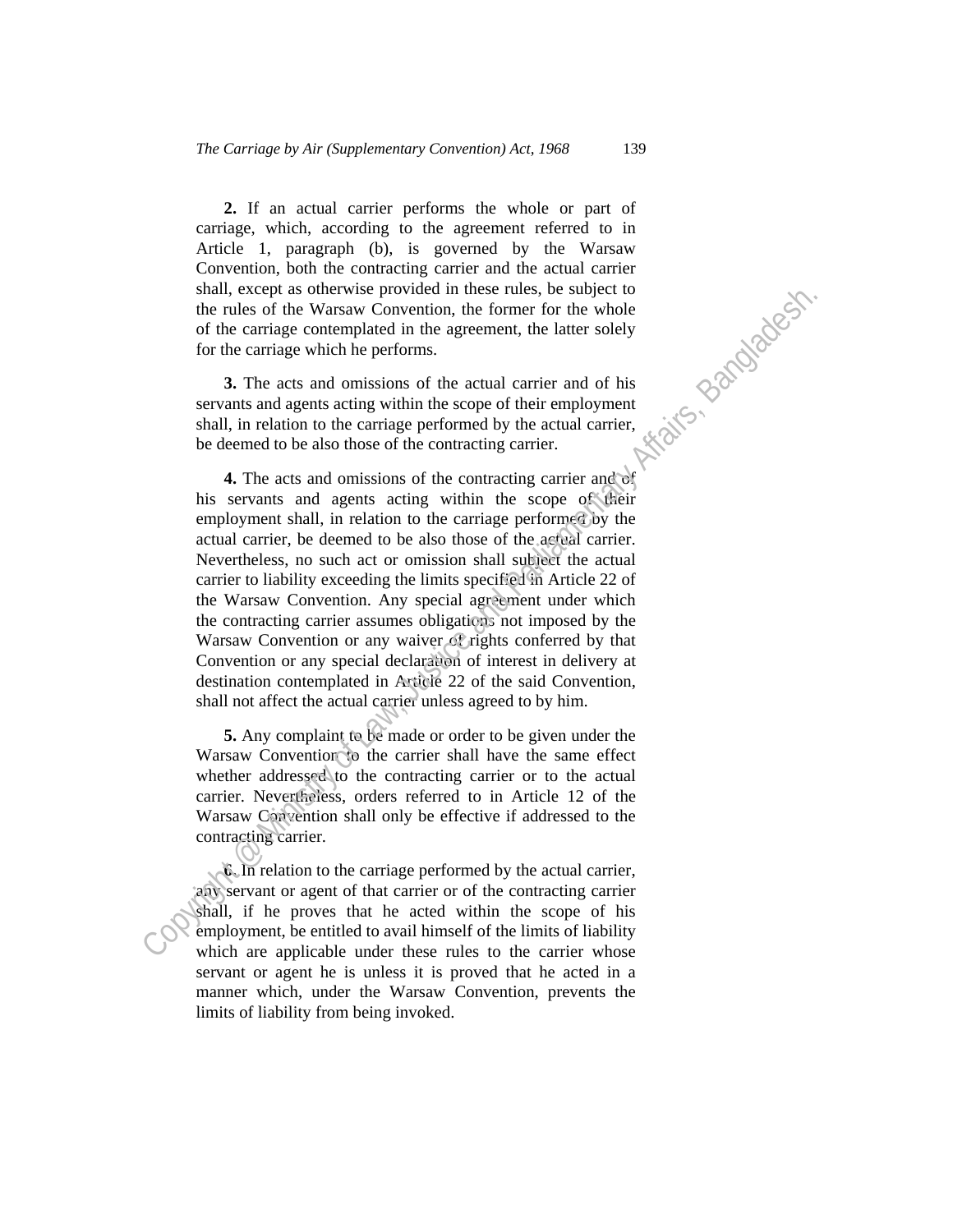**7.** In relation to the carriage performed by the actual carrier, the aggregate of the amounts recoverable from that carrier and the contracting carrier, and from their servants and agents acting within the scope of their employment, shall not exceed the highest amount which could be awarded against either the contracting carrier or the actual carrier under these rules, but none of the persons mentioned shall be liable for a sum in excess of the limit applicable to him.

 **8.** In relation to the carriage performed by the actual carrier, an action for damages may be brought, at the option of the plaintiff, against that carrier or the contracting carrier, or against both together or separately. If the action is brought against only one of those carriers, that carrier shall have the right to require the other carrier to be joined in the proceedings, the procedure and effects being governed by the law of the Court seized of the case. the highest mount which could be awarded against either the<br>contracting carrier or the actual carrier under these rules, but<br>mone of the persons mentioned shall be liable for a sum in-<br>excess of the limit applicable to him

 **9.** Any action for damages contemplated in rule 8 must be brought at the option of the plaintiff, either before a Court in which an action may be brought against the contracting carrier, as provided in Article 28 of the Warsaw Convention or before the Court having jurisdiction at the place where the actual carrier is ordinarily resident or has his principal place of business.

 **10.** Any contractual provision tending to relieve the contracting carrier or the actual carrier of liability under these rules or to fix a lower limit than that which is applicable according to these rules shall be null and void, but the nullity of any such provision does not involve the nullity of the whole agreement, which shall remain subject to the provisions of these rules.

 **11.** In respect of the carriage performed by the actual carrier, rule 10 shall not apply to contractual provisions governing loss or damage resulting from the inherent defect, quality or vice of the cargo carried.

ļ,